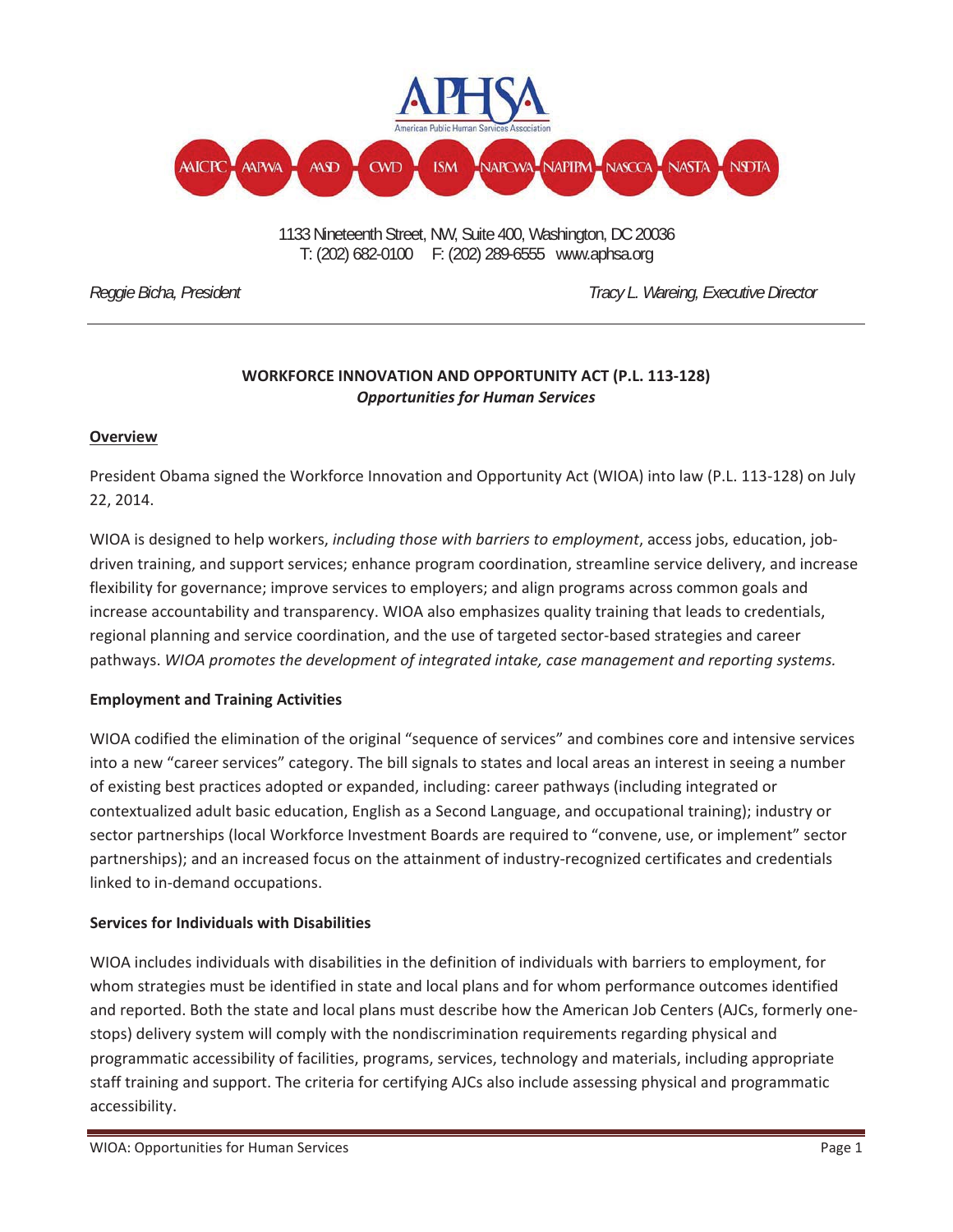#### **WIOA Core Programs**

WIOA's "core" programs include:

(1) Adult, Dislocated Worker and Youth formula programs administered by the U.S. Department of Labor (DOL);

(2) Adult Education and Literacy programs administered by the U.S. Department of Education (ED);

(3) Wagner-Peyser Employment Service programs administered by DOL; and

(4) Programs under Title I of the Rehabilitation Act that provide services to individuals with disabilities administered by ED.

WIOA also reauthorizes additional programs that are not defined as core programs. They include: Job Corps, YouthBuild, Native American and Migrant and Seasonal Farmworkers programs.

#### **Unified State Plan**

WIOA requires a single, unified, four-year State plan covering all core programs authorized under the bill. The plan must describe the state's overall strategy for workforce development and how the strategy will meet identified skill needs for workers, job seekers and employers.

The plan may also include other Federal programs, including Temporary Assistance for Needy Families (TANF), the Supplemental Nutrition Assistance Program (SNAP), Perkins Career and Technical Education, and others.

Local plans must be aligned to the strategy described in the state plan, and must describe how services provided at the local level will be aligned to regional labor market needs. They must also include a description of how community colleges will be engaged as partners in the workforce development system.

#### **TANF as Mandatory Partner**

WIOA makes Temporary for Assistance for Needy Families (TANF) a mandatory partner. As a mandatory partner, TANF agencies will have greater opportunities to provide input into WIOA-related activities. The governor does have the option of excluding TANF, as well as other programs, as a mandatory partner, but *must do so in writing.*

Currently and under WIOA, the federal government does not and will not provide direct funding for the operational costs of one-stop centers. The primary motivation for the contributions by mandatory partners is to spur greater collaboration among the AJCs' partners and to free federal dollars for direct training costs.

Generally, a mandatory partner must:

- Make available through the American Job Centers (AJCs, formerly, the one-stop system) the core services applicable to such program or activity;
- Use a portion of funds available for the program and activities to maintain the AJCs, including infrastructure costs of AJCs;
- Enter into a local MOU with the local board, relating to the operation of the AJCs;
- **Participate in the operation of the AJCs, consistent with the MOU and federal law; and**
- **Provide representation on the state board.**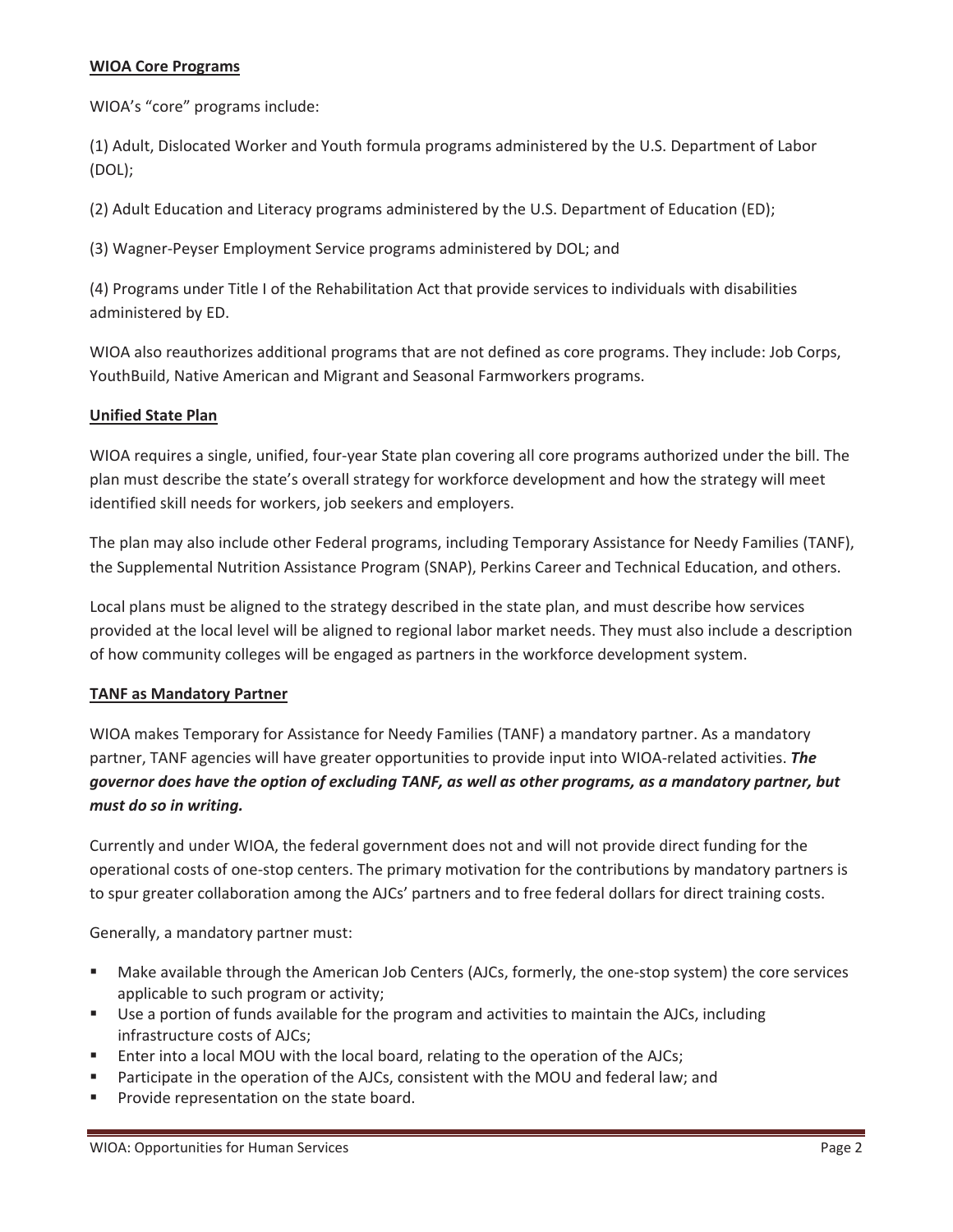The Governor is charged with developing and providing guidelines for state administered one-stop partner program funding contributions, based on proportionate use, subject to caps on WIOA formula programs (no more than three percent of federal funds), and no more than 1.5 percent of federal funds from other one-stop partners (i.e. TANF).

The new law maintains current requirements for mandatory partners to reach a voluntary agreement to fund infrastructure costs; however, if local areas fail to come to an agreement, then a state-mandated funding mechanism may be imposed upon those local areas. If no local agreement is reached by July 1, 2016, the state funding mechanism would apply for that year and each program year thereafter where there is no agreement.

#### **Other Mandatory Partners**

In addition to the core programs and TANF, other mandatory partners include:

- **Older Americans Act programs**
- **Trade Adjustment Assistance Act programs**
- **Veterans Employment and Training**
- **E** Community Services Block Grant employment and training
- **Housing and Urban Development employment and training**
- **Second Chance Act programs**
- Perkins Postsecondary Vocational Education activities

#### **Additional Partners**

Other possible partners, with approval of the local board and chief elected official include:

- **Social Security Act employment and training programs**
- **Supplemental Nutrition Assistance Program (SNAP) and SNAP employment and training programs**
- **Client assistance programs**
- **National and Community Service state grants**
- Any other appropriate federal, state, or local employment, education and training program

#### **MOUs**

MOUs must describe:

- Services to be provided through the one-stop delivery system
- How the cost of the services and operating costs will be funded
- Methods of referral of individuals between the one-stop operator and one-stop partners for services and activities
- Duration of the MOU
- *Methods to ensure the needs of workers and youth, including individuals with barriers to employment, are addressed*
- **Procedure for amending and assurances that the MOU will be reviewed once every two years.**

OneͲStop Operators: *WIOA adds a new requirement that state and local boards ensure oneͲstop operators do not establish practices that create disincentives to providing services to individuals with barriers to employment*  $$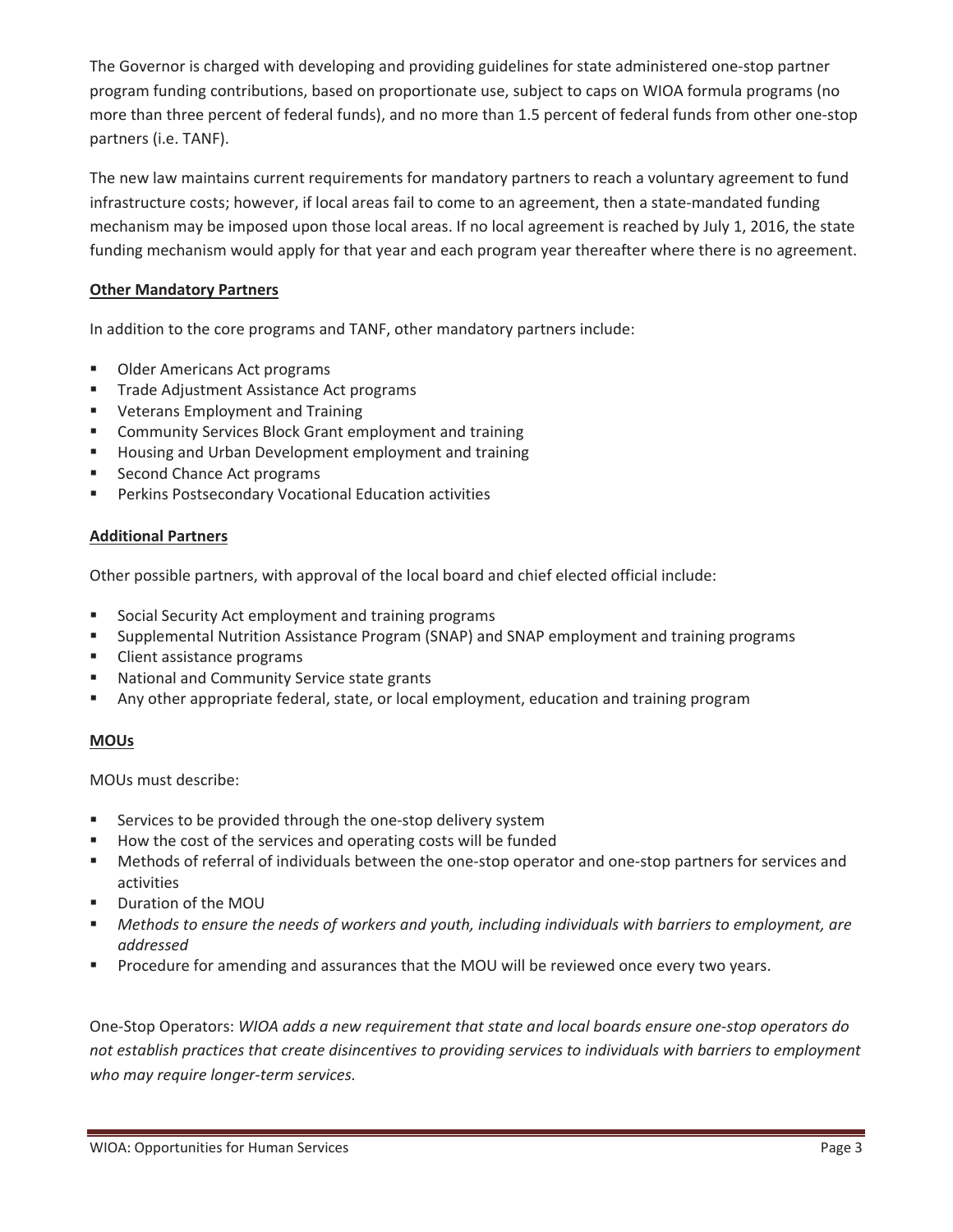#### **Performance Measures**

WIOA creates a single set of common measures for adults across all core programs authorized under the bill, including both occupational training and adult education programs, and a similar set of common measures across all youth serving programs authorized under the bill.

The Secretaries of Labor and Education also are to develop a statistical adjustment model that will be used to take into account the economic conditions and characteristics of participants served in negotiating and determining the levels of performance applicable to the primary indicators.

Performance indicators are set for the first two years and adjusted for the third and fourth years.

Adult measures include:

- Percent of participants in unsubsidized employment during second quarter after exit and during fourth quarter after exit
- Median earnings of participants in unsubsidized employment during second quarter after exit
- Percentage of participants who obtain a recognized postsecondary credential, secondary school diploma or equivalent during participation or within one year after program exit
- Percentage of participants who during a program year are in education that leads to a recognized postsecondary credential or employment *and who are achieving measurable gains toward those goals*
- **Indicators of effectiveness in serving employers**

#### **State and Local Performance Reports**

Reports must include:

- Level of performance under accountability measures, including with respect to individuals with barriers to employment disaggregated by subpopulation
- **Total number of participants services by each program (disaggregated)**
- Number of participants receiving career and training services and the funds spent on each type of service
- Number of participants who exited from career and training services
- Average cost per participant of participants who received career and training services
- Percentage of participants who received training services and obtained unsubsidized employment in field related to that training
- Percentage of state's allotment spent on administrative costs
- Number of participants enrolled in more than one program

#### **PayͲForͲPerformance**

Governor is permitted to use non-federal funds to establish incentives for local boards to implement pay-forperformance contract strategy for training service delivery.

#### **Effective Dates**

In general, WIOA takes effect on July 1, 2015, the first full program year after enactment.

The deadline for the first notice of proposed rulemaking from the U.S. Departments of Labor, Education, and Health and Human Services is January 18, 2015, with the publication of final rules set for January 22, 2016.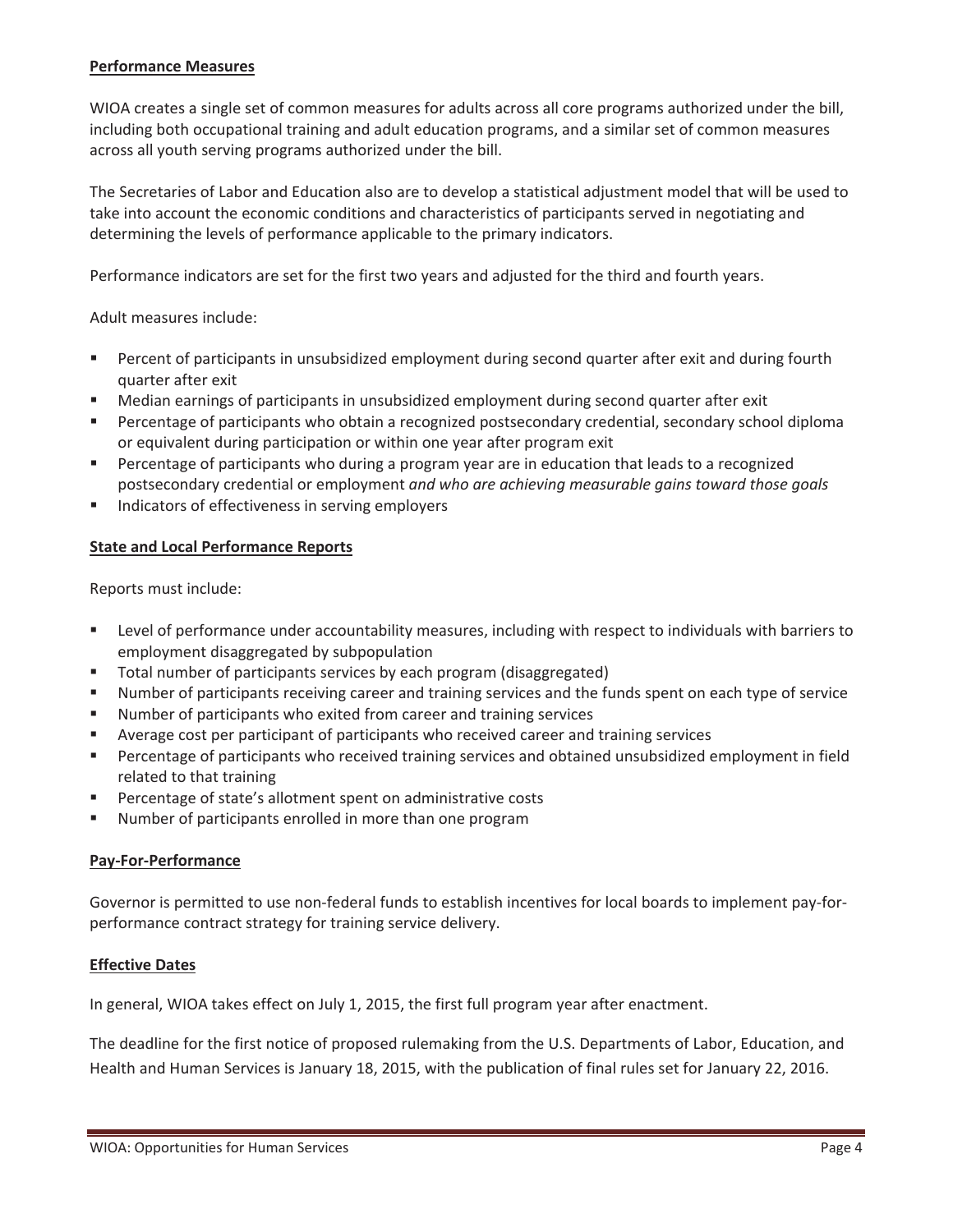The state unified and local plans and the performance accountability provisions take effect on July 1, 2016. However, states may choose to voluntarily submit and implement their WIOA State Unified Plan before the July 1, 2016 effective date.

### **For additional information**

 *US DOL ETA* has created a WIOA Resource Page [\(www.doleta.gov/WIOA\)](www.doleta.gov/WIOA) with tools, resources, FAQs, webinar series and more and which will continue to be updated.

Dedicated email box for WIOA implementation. Submit questions, concerns, ideas to: [DOL.WIOA@dol.gov.](mailto:DOL.WIOA@dol.gov)

 Information related to adult education and literacy programs under Title II of WIOA is available through *ED's Office of Career, Technical, and Adult Education* site at: [http://www2.ed.gov/about/offices/list/ovae/pi/AdultEd/wioa](http://www2.ed.gov/about/offices/list/ovae/pi/AdultED/wioa-reauthorization.html)-reauthorization.html.

Questions: [AskAEFLA@ed.gov](mailto:AskAEFLA@ed.gov).

 Rehabilitation Act programs under Title IV of WIOA available through *Rehabilitation Services* Administration's website at: [http://www.ed.gov/about/offices/list/osers/rsa/wioa](http://www.ed.gov/about/offices/list/osers/rsa/wioa-reauthorization.html)-reauthorization.html.

### **READY TO WORK CHECKLIST** *Additional Opportunities for Human Services*

#### **Administration's "Ready to Work" Checklist**

In conjunction with the new WIOA law, the Obama Administration released a checklist for applying strategies for job-driven training across federal programs. The checklist is designed to maximize the effectiveness of over \$1.4 billion in over 25 competitive grant programs; make state and local programs more job-driven; ensure that employers are engaged; and improve accountability. It is being used as criteria for both competitive and formula-based job training grants and related programs.

# The new Job-Driven Checklist also will be used to evaluate the upcoming SNAP Employment and Training **pilots.**

The checklist consists of seven elements, which include actions designed *to improve access to and success for individuals with disabilities and other barriers to employment* and to create regional collaborations among American Job Centers, businesses, labor, education, *human services*, philanthropy, and nonprofits. *One of the seven checklist items includes ensuring access to needed supportive services, such as transportation, childcare, financial and benefits counseling, and accommodations for persons with disabilities.*

The seven checklist items include:

- (1) Engaging Employers work upfront with employers to determine local or regional hiring needs and design training programs that are responsive to those needs.
- (2) Earn and Learn offer work-based learning opportunities with employers, including on-the-job training, internships, pre-apprenticeships and Registered Apprenticeships, as training paths to employment.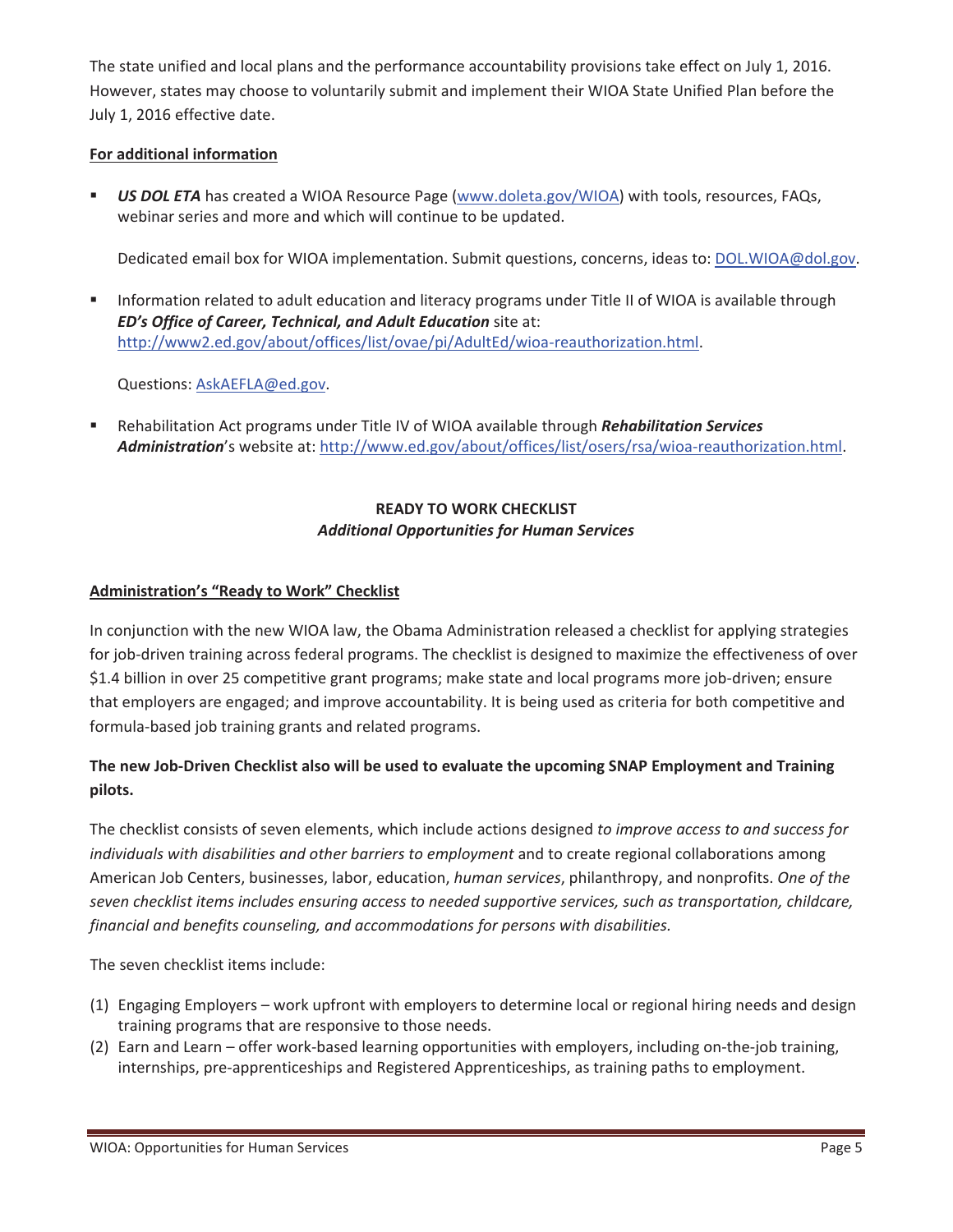- (3) Smart Choices make better use of data to drive accountability, inform what programs are offered and what is taught, and provide other user-friendly information for job seekers to choose programs and pathways that work for them and are likely to result in jobs.
- (4) Measure Matters measure and evaluate employment and earnings outcomes.
- (5) Stepping Stones promote a seamless progression from one educational stepping stone to another, and across work-based training and education, so individuals' efforts result in progress.
- (6) Opening Doors break down barriers to accessing job-driven training and hiring for any participant who is willing and able to work, including access to job supports and relevant guidance.
- (7) Regional Partnerships create regional collaborations among American Job Centers, education institutions, labor, and nonprofits.

In addition to the checklist, there is a new collaborative partnership between DOL and the U.S. Department of Agriculture (USDA) designed to strengthen the relationship between the SNAP E&T program and the WIOA workforce development system. As part of that collaboration, **up to three states or local communities will, on a voluntary basis, test strategies to align services across training, adult education, vocational rehabilitation, and** *human service programs* **to improve customer service, optimize employment outcomes, and make more effective use of program funds.**

#### **On TANF, HHS has specific plans to:**

- (1) Send a letter to TANF agencies describing strategies for engaging employers and using better data on job availability.
- (2) Host an 18-month policy academy, "Systems to Family Stability," to work with state and local TANF program directors and their partners to help them strengthen their TANF programs so they are more effective in improving the economic and social well-being of needy children and families. It will focus on integrating client assessment and case management, redesigning client flows or integrating education, training, and employment with a goal of providing entry into the highest-paying and often non-traditional occupations for women.
- (3) Disseminate lessons learned from the Health Profession Opportunity Grants (HPOG) program and Responsible Fatherhood program throughout the broader TANF community through webinars, regional meetings, and a National TANF Summit.

In addition, HHS, DOL, and ED will provide information on how best to access wage data and will "advise states on methods for linking program participant data with state wage records."

Additional opportunities for collaboration include:

#### **Workforce Innovation Funds for State-Level Reforms**

DOL will be targeting \$30 million in competitive Workforce Innovation Funding for state reforms. A letter will be sent to states about the funding opportunity in the fall of 2014, with an application available in the winter of 2015. Grants will be awarded to 5 to 10 states … with more to follow **IF** Congress continues to appropriate WIF funding in future budgets. (WIOA eliminates the Workforce Innovation Fund.)

#### **Helping States and Localities Understand How Funding Across Programs Can Be Braided**

**F** *Combining Funds to Help Lower-Skilled Workers.* In 2015, ED, in coordination with DOL, will issue guidance and organize a national webinar to illustrate how adult education, career and technical